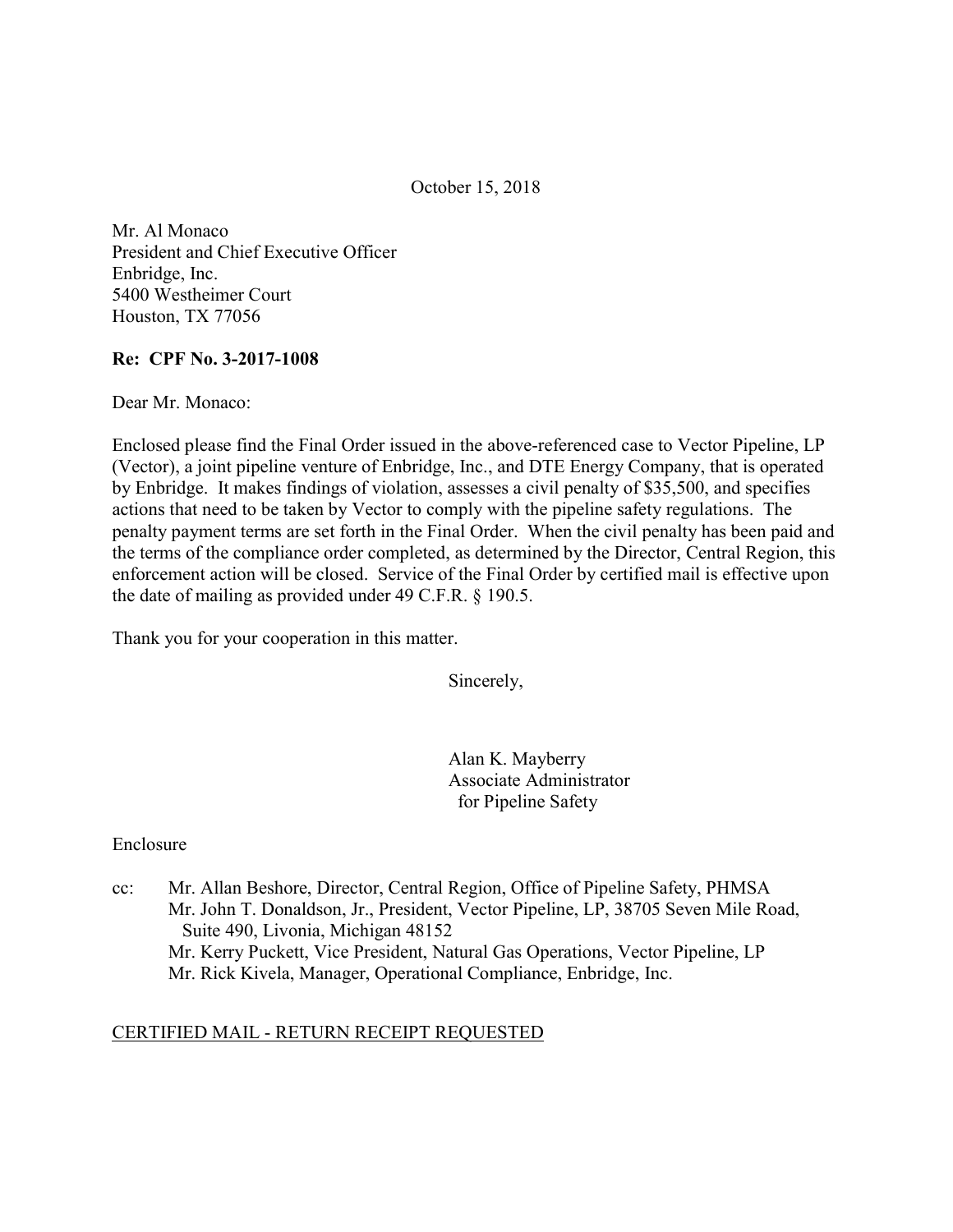## U.S. DEPARTMENT OF TRANSPORTATION PIPELINE AND HAZARDOUS MATERIALS SAFETY ADMINISTRATION OFFICE OF PIPELINE SAFETY WASHINGTON, D.C. 20590

)

)

)

In the Matter of  $($ 

Vector Pipeline, LP, (2008) CPF No. 3-2017-1008 a joint venture of Enbridge, Inc., and ) DTE Energy Company,

 $\qquad \qquad \Box$ 

 $\mathcal{L}_\text{max}$  and  $\mathcal{L}_\text{max}$  and  $\mathcal{L}_\text{max}$  and  $\mathcal{L}_\text{max}$ 

Respondent. )

## FINAL ORDER

 From October 5 through October 8, 2015, pursuant to 49 U.S.C. § 60117, representatives of the Pipeline and Hazardous Materials Safety Administration (PHMSA), Office of Pipeline Safety (OPS), conducted an on-site pipeline safety inspection of the facilities and records of Vector Pipeline, LP (Vector or Respondent), in Indiana and Michigan. Vector is a joint venture between Enbridge, Inc. (Enbridge), and DTE Energy Company, with pipeline operations conducted by Enbridge.<sup>1</sup> Vector's assets include more than 400 miles of natural gas pipeline and several associated facilities in the United States and Canada.<sup>2</sup>

 As a result of the inspection, the Director, Central Region, OPS (Director), issued to Respondent, by letter dated July 25, 2017, a Notice of Probable Violation, Proposed Civil Penalty, and Proposed Compliance Order (Notice), which also included a warning pursuant to 49 C.F.R. § 190.205. In accordance with 49 C.F.R. § 190.207, the Notice proposed finding that Vector had violated 49 C.F.R. §§ 192.167(a)(4), 192.465(d) and 192.603(b) and proposed assessing a civil penalty of \$35,800 for the alleged violations. The Notice also proposed ordering Respondent to take certain measures to correct one alleged violation. The warning item required no further action, but warned the operator to correct the probable violation or face possible future enforcement action.

 After requesting and receiving an extension of time to respond, Enbridge responded to the Notice on behalf of Vector, by letter dated September 15, 2017 (Response). Respondent partially contested one of the allegations of violation, provided an explanation of its actions, and requested that the proposed civil penalty be reduced or eliminated. Respondent did not contest the proposed compliance action, but not provide information concerning corrective actions it had taken. Respondent did not request a hearing and therefore has waived its right to one.

1

<sup>&</sup>lt;sup>1</sup> Vector Pipeline, LP, website, *available at* http://www.vector-pipeline.com/About-Us/About-Vector.aspx (last accessed June 15, 2018).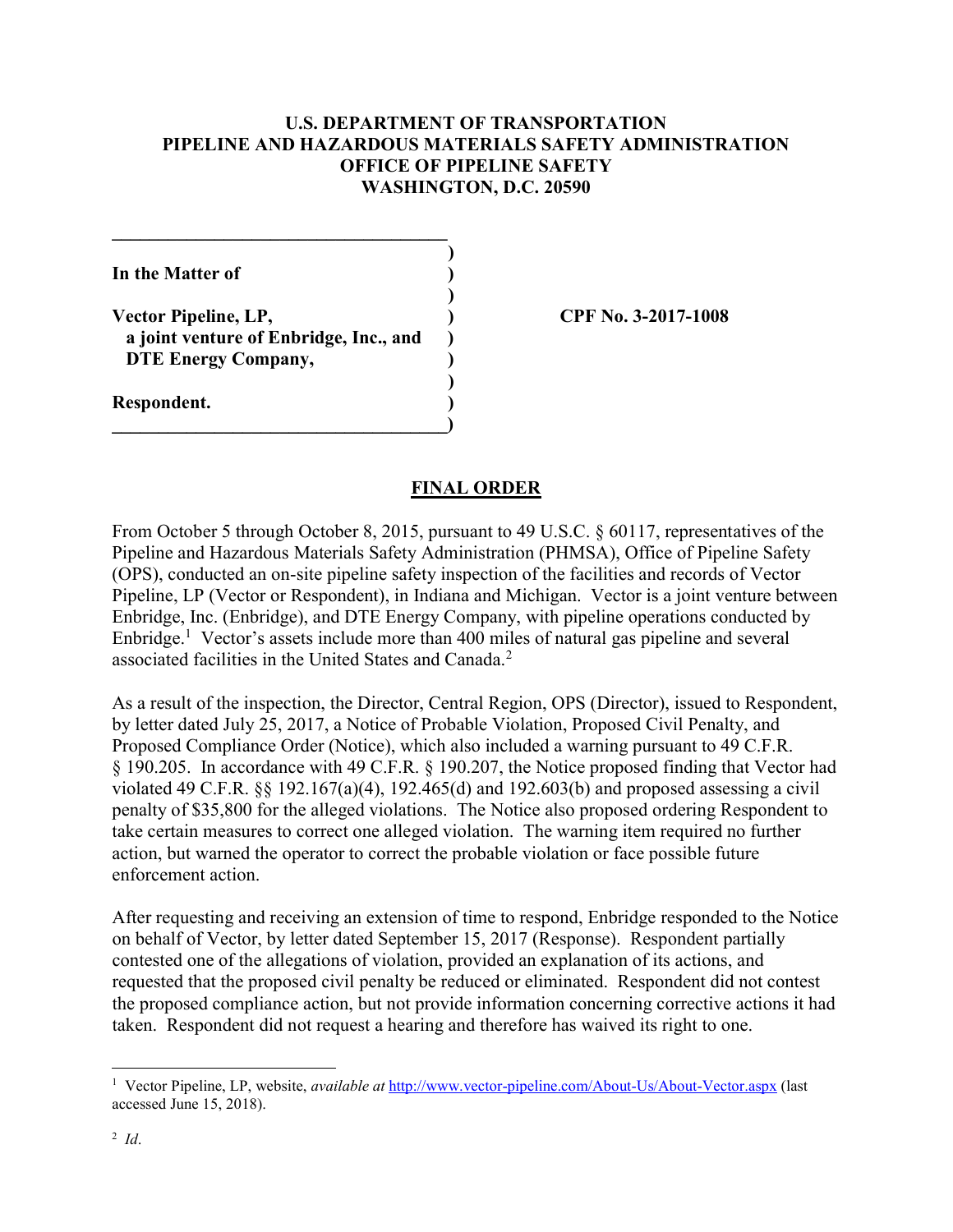# FINDINGS OF VIOLATION

 Except as indicated below, Respondent did not contest the allegations in the Notice that it violated 49 C.F.R. Part 192, as follows:

Item 1: The Notice alleged that Respondent violated 49 C.F.R. § 192.167(a)(4), which states:

## § 192.167 Compressor stations: Emergency shutdown.

(a) Except for unattended field compressor stations of 1,000 horsepower (746 kilowatts) or less, each compressor station must have an emergency shutdown system that meets the following:

 $(1) \ldots$ 

- (4) It must be operable from at least two locations, each of which is:
- (i) Outside the gas area of the station;

 (ii) Near the exit gates, if the station is fenced, or near emergency exits, if not fenced; and

(iii) Not more than 500 feet (153 meters) from the limits of the station.

 The Notice alleged that Respondent violated 49 C.F.R. § 192.167(a)(4) by failing to have an emergency shutdown (ESD) system for a compressor station that was operable from at least two locations, each of which was outside the gas area of the compressor station and near the fenced station's exit gates. Specifically, the Notice alleged that the ESD system at Vector's Athens Compressor Station did not have an operation switch installed outside the gas area of the station and near the station's emergency exit gates.

 Respondent did not contest this allegation of violation. Accordingly, based upon a review of all of the evidence, I find that Respondent violated 49 C.F.R. § 192.167(a)(4) by failing to have an ESD system for a compressor station that was operable from at least two locations, each of which was outside the gas area of the compressor station and near the station's exit gates.

Item 2: The Notice alleged that Respondent violated 49 C.F.R. § 192.465(d), which states:

#### § 192.465(d) External corrosion control: Monitoring.

 $(a) \ldots$ 

 (d) Each operator shall take prompt remedial action to correct any deficiencies indicated by the monitoring.

 The Notice alleged that Respondent violated 49 C.F.R. § 192.465(d) by failing to take prompt remedial action to correct deficiencies indicated by monitoring at five cathodic protection (CP) test points. Specifically, the Notice alleged that Vector failed to take readings during 2013, 2014, and 2015 at five CP test points, and did not conduct remedial action to address bad test leads until after PHMSA's 2015 inspection.

 Respondent did not contest this allegation of violation, but did offer information that one test point was located on a third-party line, not Vector's line, and that another test point was "considered as an informational reference test point – a test point that is only used for reference purposes and not intended to be utilized as test points to 'determine the adequacy of cathodic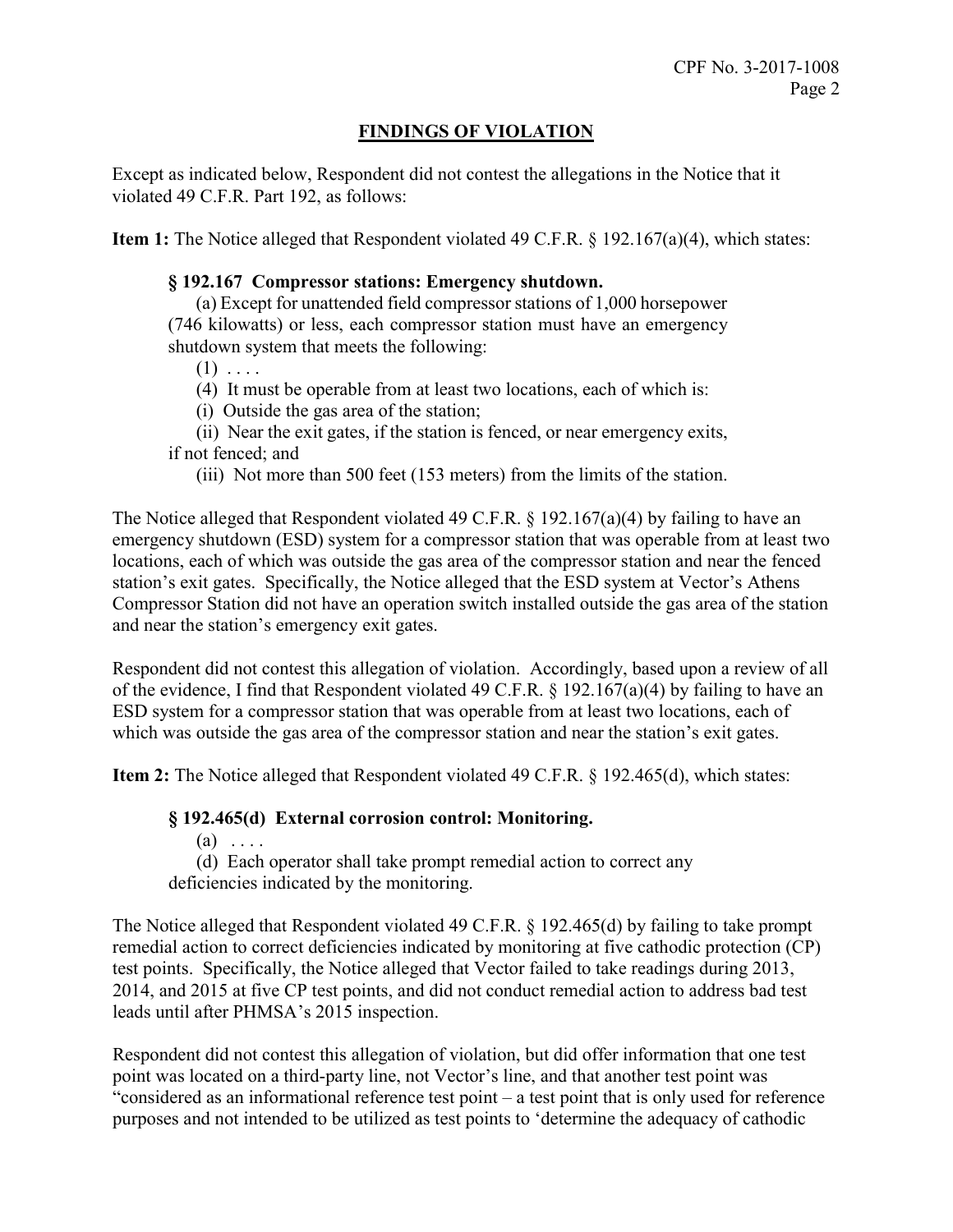protection of the pipeline."<sup>3</sup> Additionally, Respondent argued that three of the test points, including the "informational reference test point," were close enough to upstream or downstream CP test points for Vector to sufficiently determine the adequacy of CP.

 In light of the information provided by Respondent, I agree that the test point located on the third-party line does not constitute an instance of violation. Respondent's other arguments are unpersuasive. Accordingly, based upon a review of all of the evidence, I find that Respondent violated 49 C.F.R. § 192.465(d) by failing to take prompt remedial action to correct deficiencies indicated by monitoring at four CP test points.

Item 3: The Notice alleged that Respondent violated 49 C.F.R. § 192.603(b), which states:

# § 192.603 General provisions.

 $(a) \ldots$  (b) Each operator shall keep records necessary to administer the procedures established under §192.605.

 The Notice alleged that Respondent violated 49 C.F.R. § 192.603(b) by failing to document the periodic review of work done by Vector's personnel to determine the effectiveness and adequacy of the procedures used in normal operation and maintenance and modifying the procedures when deficiencies are found, as required under 49 C.F.R. § 192.605(8). Specifically, the Notice alleged that Vector did not maintain any formal documentation to demonstrate that a periodic review of work done by operator personnel was conducted to determine the effectiveness and adequacy of the procedures used in normal operation and maintenance, as required under 49 C.F.R. § 192.605(8) and Vector's own *O&M Manual, section 1.1.3.1*.

 Respondent did not contest this allegation of violation. Accordingly, based upon a review of all of the evidence, I find that Respondent violated 49 C.F.R. § 192.603(b) by failing to document the periodic review of work done by Vector's personnel to determine the effectiveness and adequacy of the procedures used in normal operation and maintenance and modifying the procedures when deficiencies are found, as required under 49 C.F.R. § 192.605(8).

 These findings of violation will be considered prior offenses in any subsequent enforcement action taken against Respondent.

# ASSESSMENT OF PENALTY

 Under 49 U.S.C. § 60122, Respondent is subject to an administrative civil penalty not to exceed \$200,000 per violation for each day of the violation, up to a maximum of \$2,000,000 for any related series of violations.<sup>4</sup>

In determining the amount of a civil penalty under 49 U.S.C. § 60122 and 49 C.F.R. § 190.225, I

1

 $3$  Response, at 3-4.

<sup>&</sup>lt;sup>4</sup> These amounts are adjusted annually for inflation. See, e.g., Pipeline Safety: Inflation Adjustment of Maximum Civil Penalties, 82 Fed. Reg. 19325 (April 27, 2017).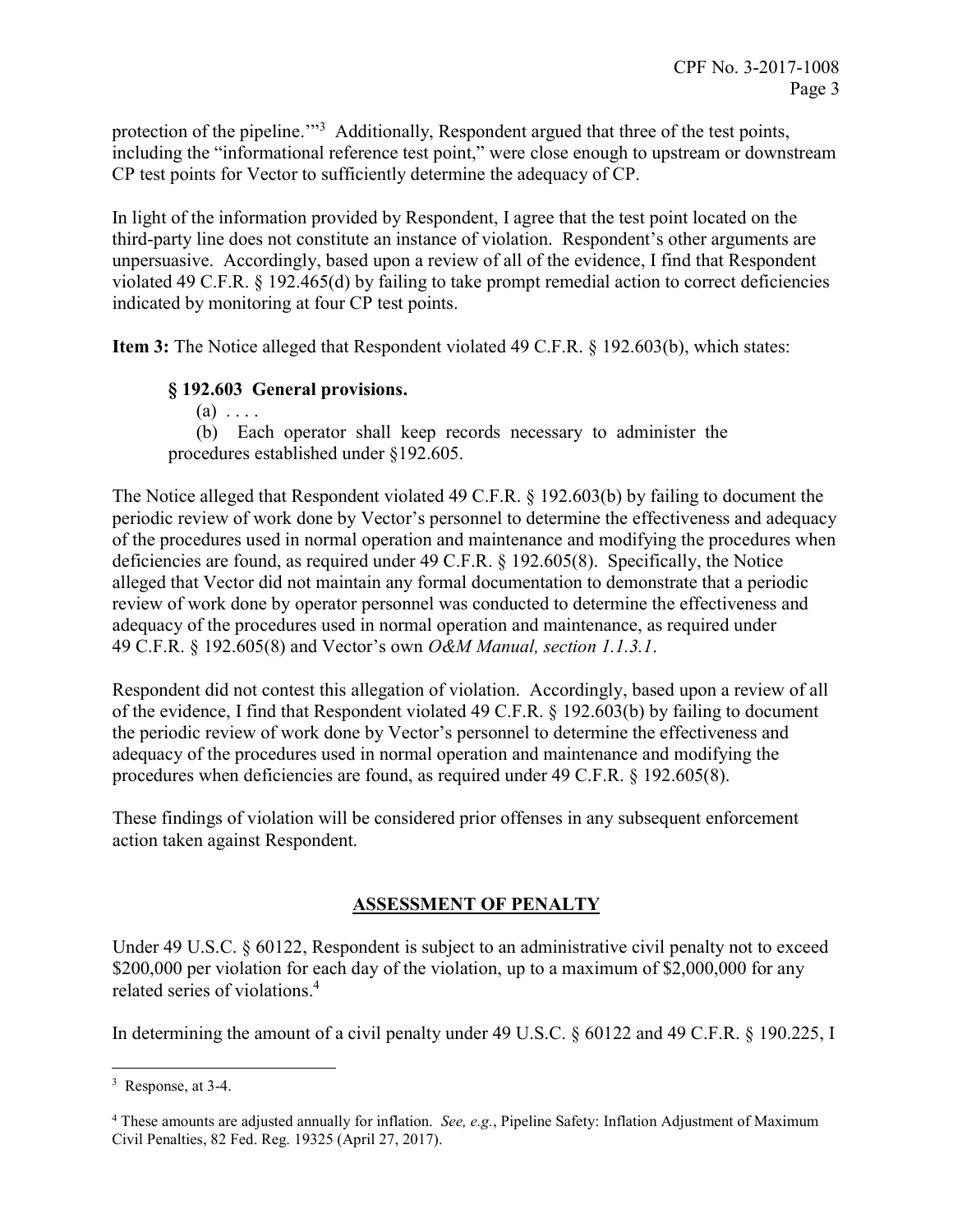must consider the following criteria: the nature, circumstances, and gravity of the violation, including adverse impact on the environment; the degree of Respondent's culpability; the history of Respondent's prior offenses; and any effect that the penalty may have on its ability to continue doing business; and the good faith of Respondent in attempting to comply with the pipeline safety regulations. In addition, I may consider the economic benefit gained from the violation without any reduction because of subsequent damages, and such other matters as justice may require. The Notice proposed a total civil penalty of \$35,800 for the violations cited above.

Item 2: The Notice proposed a civil penalty of \$20,300 for Respondent's violation of 49 C.F.R. § 192.465(d), for failing to take prompt remedial action to correct deficiencies indicated by monitoring at five CP test points. As noted in the finding of violation above, Respondent argued that PHMSA should withdraw four of the five instances of violation and reduce the civil penalty accordingly.

 With respect to the test point located on the third-party line, I agree with Respondent and have consequently reduced the instances of violation from five to four. With respect to the remaining test points, Vector did not distinguish between test points that require monitoring under the company's O&M Manual and those that did not and, accordingly, violated § 192.465(d) by failing to correct deficiencies in monitoring at those four test points. In consideration of Respondent's remaining arguments and of the other criteria required by 49 U.S.C. § 60122, I find no reason to further reduce the civil penalty. Based upon the foregoing, I assess Respondent a reduced civil penalty of \$20,000 for violation of 49 C.F.R. § 192.465(d).

Item 3: The Notice proposed a civil penalty of \$15,500 for Respondent's violation of 49 C.F.R. § 192.603(b), for failing to document the periodic review of work done by Vector's personnel to determine the effectiveness and adequacy of the procedures used in normal operation and maintenance and modifying the procedures when deficiencies are found, as required under 49 C.F.R. § 192.605(8). In the Response, Enbridge alleged that Vector was performing the periodic reviews required by § 192.605(8), but that the company simply did not have documentation to evidence said review. Because Respondent admits the violation of 49 C.F.R. § 192.603(b), and offers no mitigating factors for its failure to keep adequate documentation, I find no reason to reduce the civil penalty. Accordingly, having reviewed the record and considered the assessment criteria, I assess Respondent a civil penalty of \$15,500 for violation of 49 C.F.R. § 192.603(b).

 In summary, having reviewed the record and considered the assessment criteria for each of the Items cited above, I assess Respondent a total civil penalty of \$35,500.

 Payment of the civil penalty must be made within 20 days of service. Federal regulations  $(49 \text{ C.F.R. } § 89.21(b)(3))$  require such payment to be made by wire transfer through the Federal Reserve Communications System (Fedwire), to the account of the U.S. Treasury. Detailed instructions are contained in the enclosure. Questions concerning wire transfers should be directed to: Financial Operations Division (AMK-325), Federal Aviation Administration, Mike Monroney Aeronautical Center, 6500 S MacArthur Blvd, Oklahoma City, Oklahoma 79169. The Financial Operations Division telephone number is (405) 954-8845.

Failure to pay the \$35,500 civil penalty will result in accrual of interest at the current annual rate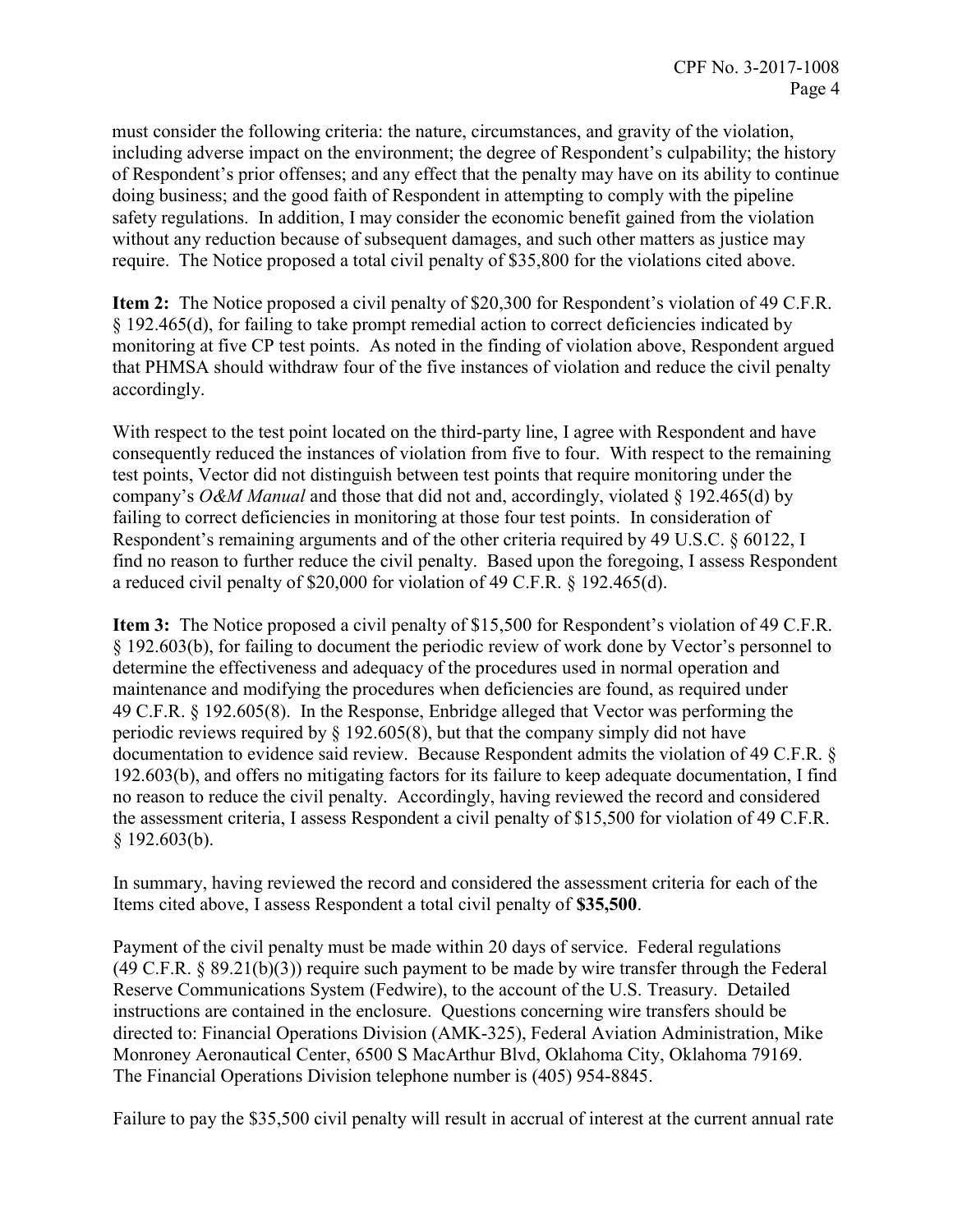in accordance with 31 U.S.C. § 3717, 31 C.F.R. § 901.9 and 49 C.F.R. § 89.23. Pursuant to those same authorities, a late penalty charge of six percent (6%) per annum will be charged if payment is not made within 110 days of service. Furthermore, failure to pay the civil penalty may result in referral of the matter to the Attorney General for appropriate action in a district court of the United States.

# COMPLIANCE ORDER

 The Notice proposed a compliance order with respect to Item 1 in the Notice for a violation of 49 C.F.R. § 192.167(a)(4). Under 49 U.S.C. § 60118(a), each person who engages in the transportation of gas or who owns or operates a pipeline facility is required to comply with the applicable safety standards established under chapter 601. Pursuant to the authority of 49 U.S.C. § 60118(b) and 49 C.F.R. § 190.217, Respondent is ordered to take the following actions to ensure compliance with the pipeline safety regulations applicable to its operations:

> 1. With respect to the violation of  $\S 192.167(a)(4)$  (Item 1), Respondent must install emergency shutdown devices outside of the gas areas at the Athens Compressor Station, as required under the regulation. Respondent must provide a proposed schedule for installation of the devices within 30 days after receipt of this Order.

 The Director may grant an extension of time to comply with any of the required items upon a written request timely submitted by the Respondent and demonstrating good cause for an extension.

 It is requested that Respondent maintain documentation of the safety improvement costs associated with fulfilling this Compliance Order and submit the total to the Director. It is requested that these costs be reported in two categories: (1) total cost associated with preparation/revision of plans, procedures, studies and analyses; and (2) total cost associated with replacements, additions and other changes to pipeline infrastructure.

 Failure to comply with this Order may result in the administrative assessment of civil penalties not to exceed \$200,000, as adjusted for inflation (49 C.F.R. § 190.223), for each violation for each day the violation continues or in referral to the Attorney General for appropriate relief in a district court of the United States.

#### WARNING ITEM

 With respect to Item 4, the Notice alleged a probable violation of Part 192 but did not propose a civil penalty or compliance order for this item. Therefore, this is considered to be a warning item. The warning was for:

49 C.F.R.  $\S$  192.935(a) (Item 4) — Respondent's alleged failure to provide information on additional preventative and mitigative measures considered or taken for each pipeline segment in a high consequence area.